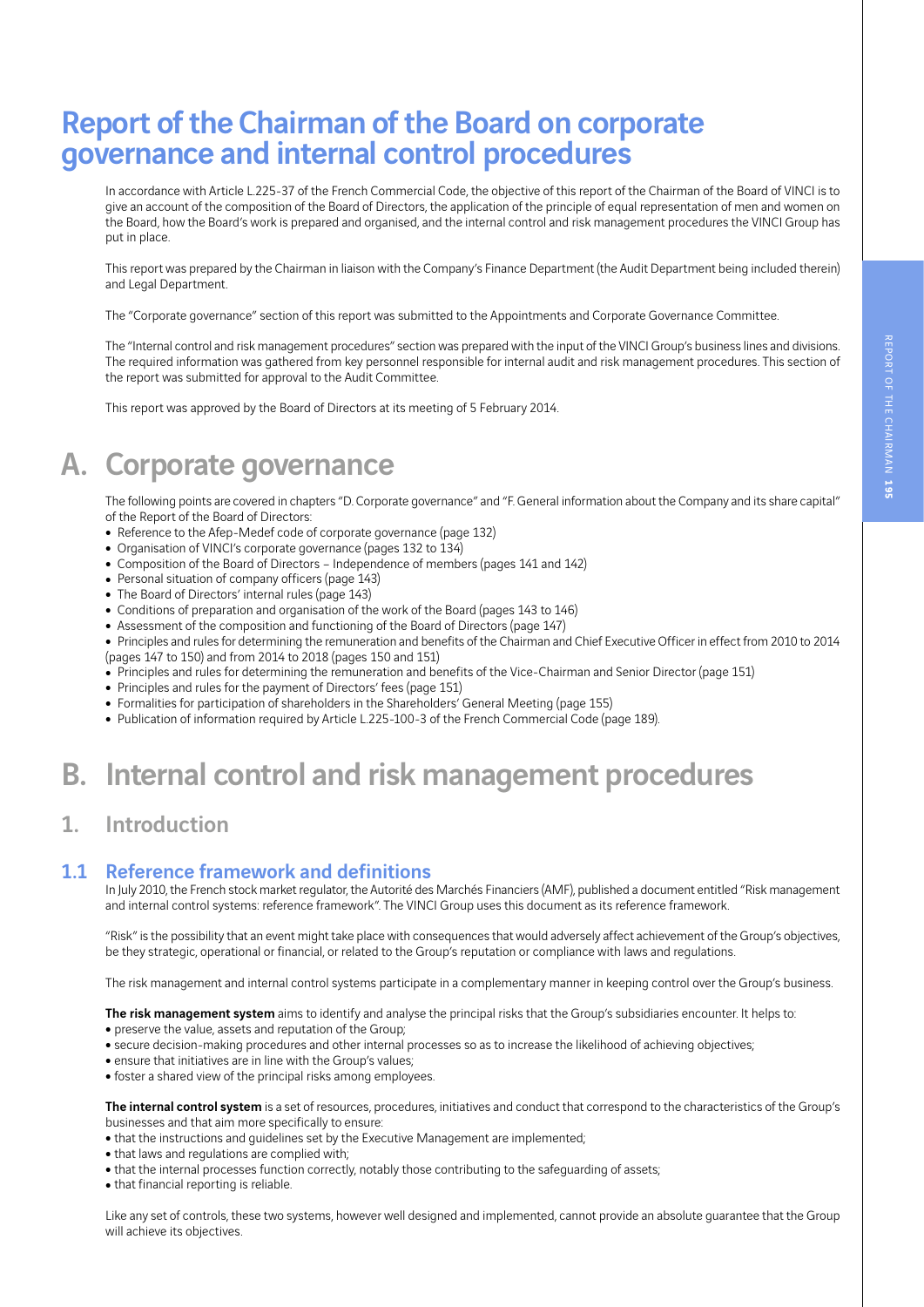#### 1.2 Scope of risk management and internal control

In addition to managing a system specific to the VINCI holding company, the Group also ensures that there are risk management and internal control systems in place at each of its subsidiaries. These systems apply to fully consolidated entities. The principal consolidated entities are listed in Chapter J of the notes to the consolidated financial statements, pages 279 to 285.

Following a transaction finalised on 24 December 2013, VINCI now holds only 12.1% of the capital of CFE, a listed Belgian-law company, compared with 46.84% before the transaction. As a result, this company is no longer fully consolidated.

## 2. Environment and organisation

#### 2.1 Principles of action and conduct

The businesses in which VINCI operates require the personnel involved to be geographically close to customers in order to ensure the prompt delivery of solutions that are suited to their needs. To enable the manager of each business unit – of which there are around 3,500 in total in the Group – to take the required operational decisions rapidly, a decentralised organisation has been implemented in each business line, as well as in VINCI Immobilier.

In this context, the Group has delegated authority and responsibility to operational and functional staff at all levels. These staff fulfil their responsibilities in compliance with the general guidelines (see paragraph 4.2) and with VINCI's principles of action and conduct:

• compliance with the rules common to the whole Group in respect of commitments, risk-taking (see paragraph 4.3), acceptance of contracts (see paragraphs 4.4 and 4.5), and reporting of financial, accounting and management information (see paragraph 4.2);

• transparency and loyalty of managers towards their line management superiors and towards the functional departments of the business lines and the holding company. An integral part of operational managers' duties is to take decisions on matters falling within their area of competence, within the framework of the general guidelines they have received and accepted. Nevertheless, any significant difficulties encountered must be handled with the assistance, as necessary, of their line management superiors or the functional departments of the business lines and the VINCI holding company;

- compliance with the laws and regulations in force in the country where each Group company operates;
- adherence to the Code of Ethics and Conduct;

<sup>ˇ</sup> responsibility of operational executive managers to communicate the Group's principles governing action and conduct to their staff by appropriate means and to set a good example, the responsibility for which cannot be delegated;

- health and safety of individuals (employees, external service providers, subcontractors, etc.);
- a culture of financial performance.

#### 2.2 Participants in the risk management and internal control processes

Everyone in the organisation plays a role in risk management and internal control, from the governing bodies and management to the employees of each Group subsidiary.

VINCI's Board of Directors represents all the shareholders collectively and is responsible for monitoring the Executive Management performance, defining the Group's strategic choices, ensuring that these choices are properly implemented and that the Group functions properly. It considers all major matters concerning the Group's business. In its report, the Board gives an account of the principal risks and uncertainties the Group faces.

In 2003, the Board adopted a set of internal rules and created several specialised committees: audit, strategy and investment, remuneration, and appointments and corporate governance. It delegated to the **Audit Committee** responsibility for the monitoring of assignments defined by the 8 December 2008 Order transposing the European directive on statutory auditing into French law. The principal activities carried out in 2013 in this regard are presented in chapter D, "Corporate governance", of the Report of the Board of Directors, pages 144 and 145. They are in line with the recommendations of the AMF working group on audit committees (dated July 2010).

The Executive Committee, composed of 13 members at the time of writing of this report (see page 18), is in charge of implementing the Group's strategy, and of defining and monitoring the enforcement of its risk management, finance, human resources, safety and insurance policies.

The **holding company** functions with a streamlined staff (221 people at 31 December 2013), suited to the Group's highly decentralised structure. The holding company's functional departments ensure that the Group's rules and procedures as well as the Executive Management's decisions are correctly enforced. Furthermore, and depending on the needs that are expressed, these departments advise business lines on technical matters but do not interfere with operational decisions, which are the sole responsibility of the business lines.

The Ethics Officer, in liaison with the operational and functional departments, ensures that the Code of Ethics and Conduct is properly understood throughout the Group. Any employee may contact the Ethics Officer directly and in total confidentiality.

#### The **Audit Department** has a three-part role.

• Concerning risk management: based on quidelines from the Executive Management, it plays a leading role in deploying and implementing a structured, permanent and adaptable system, making it possible to identify, analyse and handle the principal risks. The Audit Department coordinates the risk management system by giving methodological support to the subsidiaries' operational and functional departments. It organises the meetings of the VINCI Risk Committee, which reviews and authorises new contracts exceeding certain thresholds set by Executive Management or presenting particular technical or financial risks.

• Concerning internal control: in addition to drafting and disseminating the general internal control procedures set by the holding company, the Audit Department organises the annual self-assessment survey on the internal control of the Group's subsidiaries.

• Concerning auditing: it carries out its own assignments, in support of the work performed by the business lines and by the members of the holding company's functional departments, depending on their areas of expertise.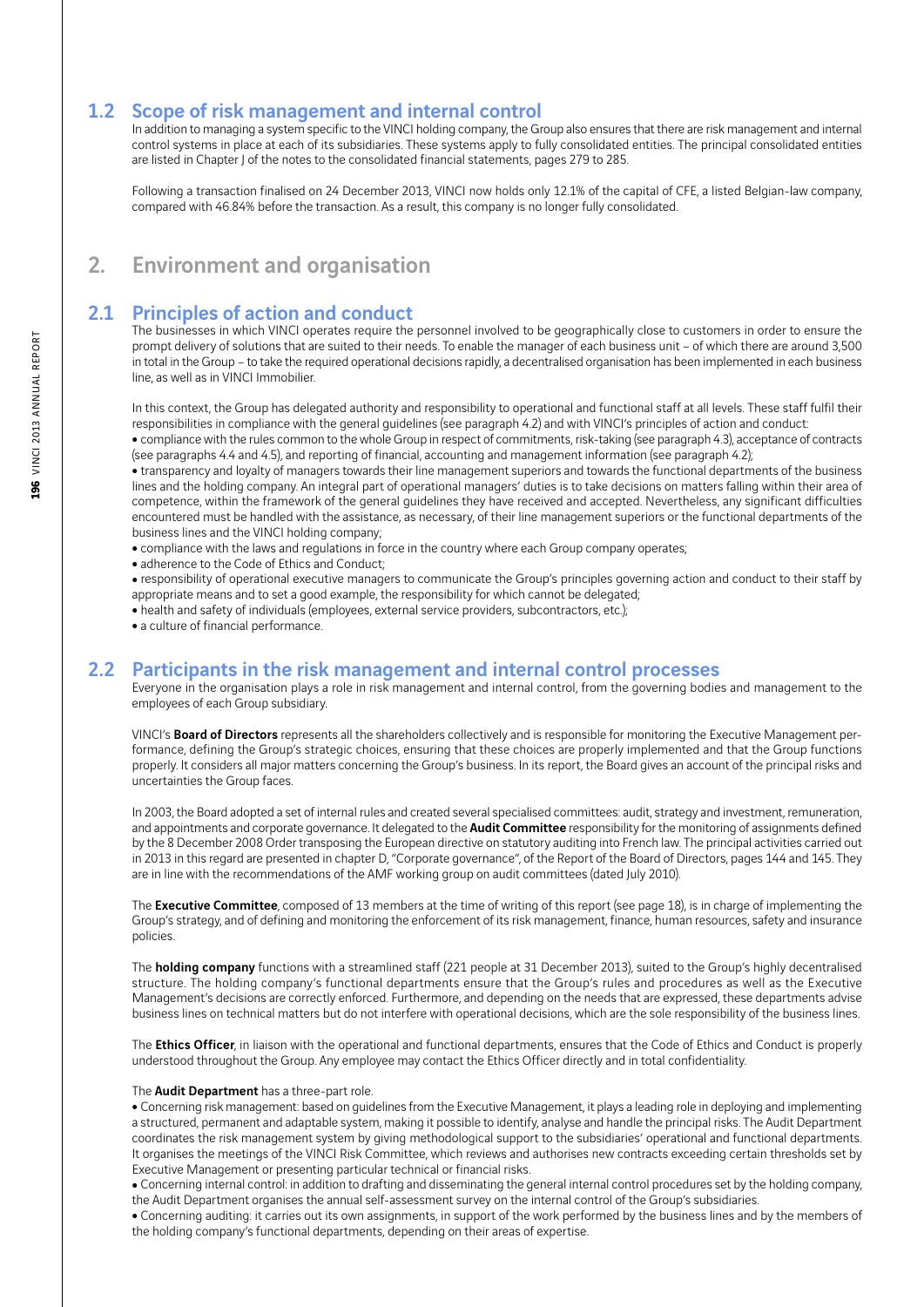The **business lines** carry out their activities based on the principles of action and conduct described in paragraph 2.1. The operational teams in each business line are monitored at several levels: operational management, support functions (cost control, social, environment, quality, safety) and periodic internal audits. Many individuals take part in these various levels of control, which are organised in a very decentralised manner and vary greatly from one business line to another. Consequently, it is difficult to uniformly quantify all the resources allocated to these tasks.

Various committees bring together the people involved in decision-making, in particular the VINCI Risk Committee (see paragraph 4.3 below for a description of its way of functioning), the business line risk committees, and the treasury committees (see Note 22 to the consolidated financial statements, page 263).

### 3. Risk management system

The policy set by the Executive Committee aims to comply with the legal requirements and to ensure that risks are monitored in as formalised, systematic and uniform a manner as possible. This plan involves operational managers, but without complicating the Group's internal operating methods. Risk monitoring is an integral part of reporting (health and safety, accounting and financial, etc.) and of the existing procedures related to commitments and periodic monitoring of operations.

A risk mapping process encompassing all the Group's activities was established in 2009 and is reviewed annually. It involves:

• listing the main sources of identifiable risk, either internal or external, that represent obstacles to the achievement of the Company's objectives;

• assessing risk severity on a qualitative scale, taking into account the potential impact, likelihood, and degree of control of the various events constituting risks.

Risk scorecards are created from the mapping system specific to each business (Concessions, Contracting). They are used to present and assess, in a uniform manner, the most significant events that might affect projects examined by the Risk Committee.

## 4. Internal control system

The main procedures described below are common to all companies in the Group. They are complemented by specific procedures within each business line, in particular for the monitoring of projects and forecasting of results.

#### 4.1 Compliance with laws and regulations

The Legal Department of the holding company is responsible for:

• maintaining a legislative watch related to the various applicable rules;

- informing employees about rules pertaining to them;
- monitoring major acquisition projects and disputes.

Documentation has been distributed and a variety of training and awareness sessions held in this regard, so as to prevent any infraction or fraud.

As indicated in the "Sustainable Development" chapter, pages 29 and 26, particular emphasis is placed on:

• safety of employees on worksites and engineering structures through active implementation of the Group's accident prevention policy; • purchasing and subcontracting.

#### 4.2 Application of the guidelines and instructions of the Executive Management

The chairmen of the companies heading business lines in the Contracting business (VINCI Energies, Eurovia and VINCI Construction) and the chairmen of VINCI Autoroutes, VINCI Concessions and VINCI Immobilier exercise the powers given to them by law.

Under the Group's internal organisation, they are also required to comply with the general guidelines issued for them by VINCI's Chairman and Chief Executive Officer.

These apply to the following areas:

• adherence to the Code of Ethics and Conduct;

• entering into commitments, and in particular bidding for new contracts that are complex, of a significant size or involve significant potential risks; acquisitions and disposals; property transactions; and material off-balance sheet commitments;

<sup>ˇ</sup> reporting to the holding company of accounting and financial information or information relating to events that are material for the Group, in respect of safety, litigation, disputes, and insurance policies and claims.

These general guidelines concern compliance with the holding company's procedures regarding bidding or investments. These procedures define thresholds above which specific authorisation must be obtained from the appropriate committees, namely the Risk Committee (see paragraph 4.3) or the Board of Directors' Strategy and Investment Committee, or where prior notifications must be issued to the Chairman and Chief Executive Officer and/or to certain VINCI functional departments.

These guidelines are cascaded through the organisation by the heads of the business lines to their operational and functional staff for the provisions concerning them, as well as to managers serving as company officers in the companies in their business line.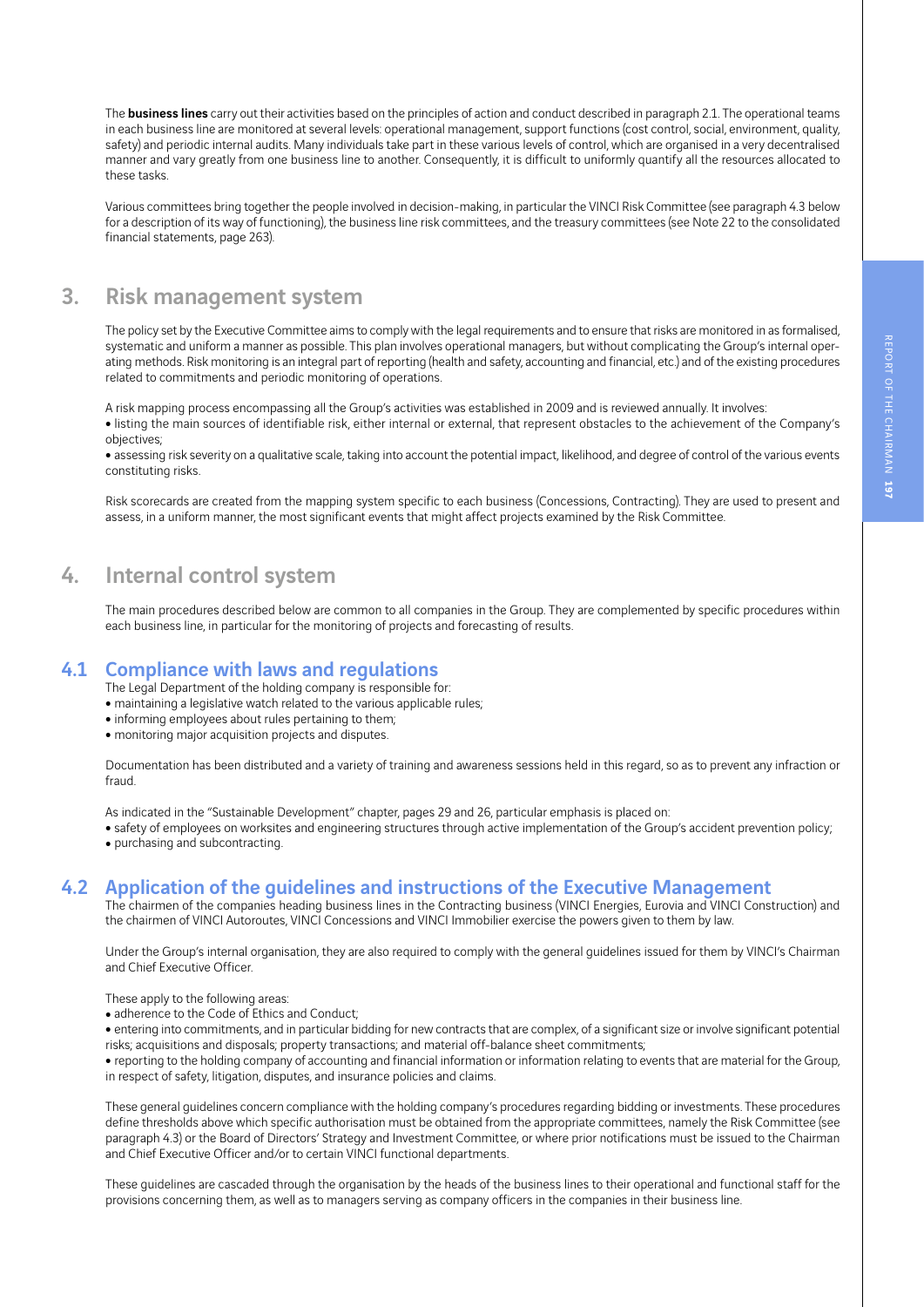#### 4.3 Procedures related to new commitments – the VINCI Risk Committee

- The role of the VINCI Risk Committee is to assess, ahead of the commitment phase:
- acquisitions and disposals of businesses;
- the terms and conditions of tenders for construction works which, by virtue of their complexity, specific financing characteristics, location or technical characteristics, entail specific risks, including those of a technical, legal or financial nature;
- transactions relating to property development, public-private partnerships (PPPs), concessions or long-term commitments.

The monetary thresholds for vetting by the Risk Committee before a bid is submitted are defined in the general guidelines. They apply to the entire project, taking all tranches together. Thresholds below those necessitating this review require that an information sheet be sent to VINCI's Executive Management.

Risk Committee meetings are usually attended by the following members:

- the Chairman and Chief Executive Officer of VINCI and/or the Executive Vice-President, Contracting;
- the Chairman (or Chief Executive Officer) of the business line involved;
- the Executive Vice-President and Chief Financial Officer of the Group;
- the Chief Audit Officer:
- the operational representatives of the entity presenting the project.

The VINCI Risk Committee, in its various configurations, met 270 times in 2013 and reviewed 368 projects.

#### 4.4 Procedures related to monitoring of operations

Each business line has an operations monitoring system tailored to the specific nature of its activities, which makes it possible to regularly monitor the progress of projects and contracts as well as HR statistics. These systems are compatible with those used to prepare and process financial and accounting information as described below, as the VINCI holding company performs a consolidation for the principal indicators.

Monthly dashboard reports on business, new orders, the order book and the Group's consolidated net financial debt are prepared by the Finance Department on the basis of detailed information provided by the business lines.

Each main entity's Executive Management prepares a monthly report on key events.

The budget procedure is common to all Group business lines and their subsidiaries. It is built around five key dates in the year: the initial budget for year N at the end of year N-1, followed by four updates in March, May, September and November of year N.

At these times, the performance of each business line and division is examined in the presence of the Executive Vice-President and Chief Financial Officer (financial committees) and the Chairman and Chief Executive Officer (management committees).

Lastly, apart from HR monitoring, with a particular emphasis on safety, the business lines also participate in regular monitoring of VINCI's social and environmental responsibility commitments as indicated in the "Sustainable Development" chapter, page 22.

#### 4.5 Procedures related to the preparation and processing of financial and accounting information

The Budgets and Consolidation Department, reporting to the Finance Department, is responsible for the integrity and reliability of VINCI's financial information (parent company and consolidated financial statements), which is disseminated inside and outside the Group. To ensure the statements are produced, the department is specifically in charge of:

• preparing, approving and analysing VINCI's half-year and annual parent company and consolidated financial statements, as well as forecasts;

• establishing, disseminating and monitoring the Group's accounting procedures and checking their compliance with the accounting standards in force, as well as ensuring that significant transactions are recognised correctly from an accounting standpoint;

<sup>ˇ</sup> coordinating the Group's financial information system, which includes the consolidation process and unifies VINCI's various reporting systems.

The Budgets and Consolidation Department establishes the timetable and closure instructions for the preparation of the half-year and annual accounts and disseminates these in the business lines.

The Group's accounting rules and methods are available on VINCI's corporate intranet. At each accounts closure, business lines transmit a package to the Budgets and Consolidation Department containing an analysis of the consolidated data submitted and comments thereon. The Group and the CFOs of the business lines review the principal options and accounting estimates in liaison with the Statutory Auditors.

The Statutory Auditors present their observations, if any, on the half-year and annual accounts to the Audit Committee before they are presented to the Board of Directors.

Before signing their reports, the Statutory Auditors request representation letters from Group Executive Management and Executive Management of the business lines.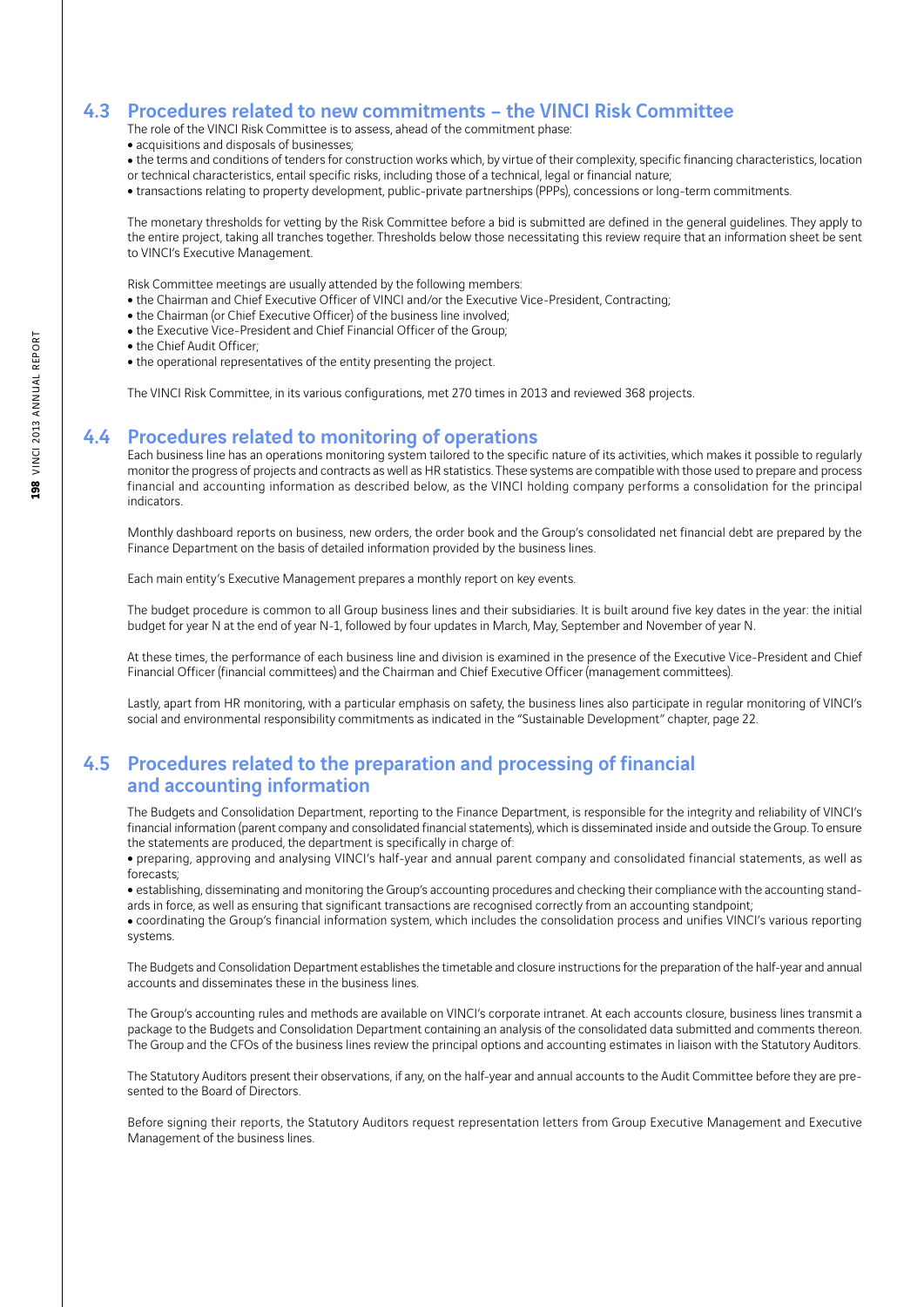# REPORT OF THE CHAIRMAN

## 5. Actions undertaken to strengthen risk management and internal control

#### 5.1 Tasks carried out in 2013

The annual self-assessment survey of internal control quality in the VINCI Group was carried out on 463 legal entities in 2013 (including 156 outside metropolitan France), representing 83% of the Group's consolidated business. Apart from the recurrent topics related to the internal control system and to financial and accounting information, the specific topics highlighted in 2013 were insurance and the monitoring of operations. The survey was conducted using specialised software that also enables entities to manage their action plans. The report prepared by the holding company's Audit Department was presented to VINCI's Executive Committee and then to the Audit Committee in December.

In addition, a self-assessment campaign on **information systems** was carried out in early 2013.

In this regard, VINCI's Executive Committee considered that a more effective flow of communication within the Group was essential to achieving current and future objectives and therefore monitored developments that were launched in 2012 in the following areas:

- interoperability of Group networks (completed in 2013);
- implementation of a Group-wide, social and collaborative network based on Web 2.0 technologies;
- overhaul of the directory, destined ultimately to become the basis for identification and authentication of all users.

In 2013, as a follow-on from the Fast Close project, the Group continued to pursue "Vision3". Initiated in 2012, Vision3 aims to optimise the Group's consolidation and reporting processes.

An initiative to prevent external fraud, which increased in 2013, has involved several Finance Department units and the Safety/Security Department. The main initiative includes upward reporting of information on attacks directed at the business lines and dissemination of specific information to CFOs and anti-fraud coordinators. This system was evaluated in 2013 by an external audit. The recommendations resulting from the audit have been included in the VINCI holding company's instructions and policies. Internal fraud prevention is based on the Code of Ethics and Conduct as well as on related initiatives and training intended to raise awareness.

Each Group component prepared a report summarising the specific actions carried out in 2013. The reports, which in particular give an account of the audits and reviews carried out, did not reveal any significant problems.

In addition, VINCI's Audit Department carried out audits in the VINCI Concessions, Eurovia, VINCI Energies and VINCI Construction business lines, and two tasks concerning the VINCI holding company were assigned to outside consultants (prevention of external fraud and payment systems).

These controls did not reveal any problems that might have a significant impact on the business or financial statements of the Group.

#### 5.2 Tasks to be carried out in 2014 and beyond

VINCI aims to continue improving on how internal control is organised within the Group, while maintaining a streamlined chain of command, both at the holding company level and at the level of the business lines.